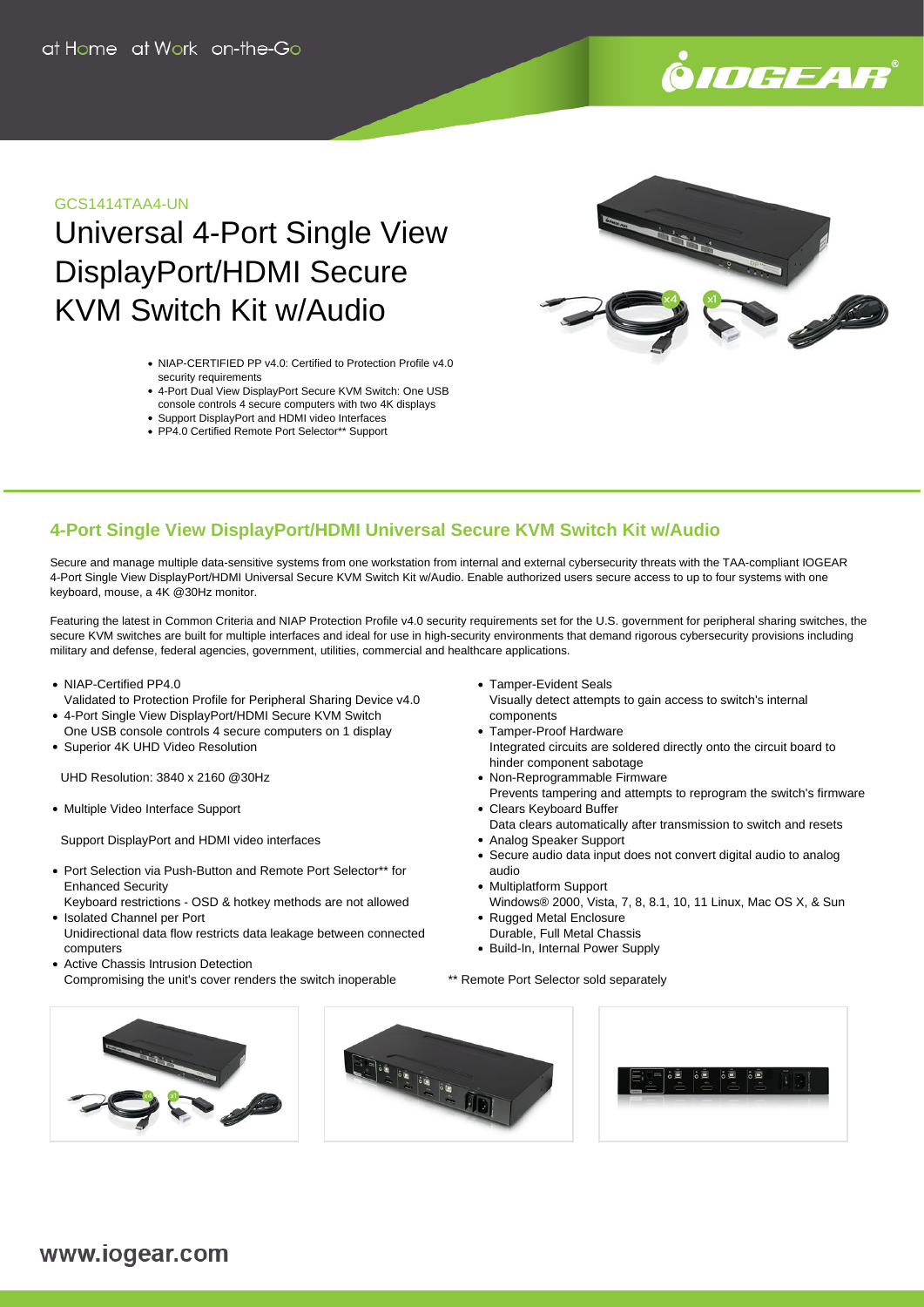

• 1x GCS1414TAA4 • 1x Power Cord 1x DP to HDMI Adapter

4x 6ft. HDMI to DP



#### **Requirements**

## **Package Contents**

cable • 1x User Guide • 1x Warranty Card

# Console

- DisplayPort or HDMI monitor capable of the highest resolution that you will be using on any computer in the installation
- Standard 104-key wired USB keyboard
- Standard 2 or 3 button wired USB mouse
- Speaker (optional)

#### **Computers**

- 1 x DisplayPort or HDMI Video output connector
- A USB Type A port for keyboard and mouse
- A 3.5mm jack Audio port for speaker (Optional)

## Operting Systems

- Win 7, 8, 10, 11
- Linux: Kernel2.6+, RedHat v6.0+, SuSE v8.2+ Mandriva(Mandrake) v9.0+
- Unix: AIX v4.3. FreeBSD v3.51+, Sun Solaris v9.0+
- Novell Netware v5.0+Mac OS v9+
- $\cdot$  DOS v6.2+

# www.iogear.com